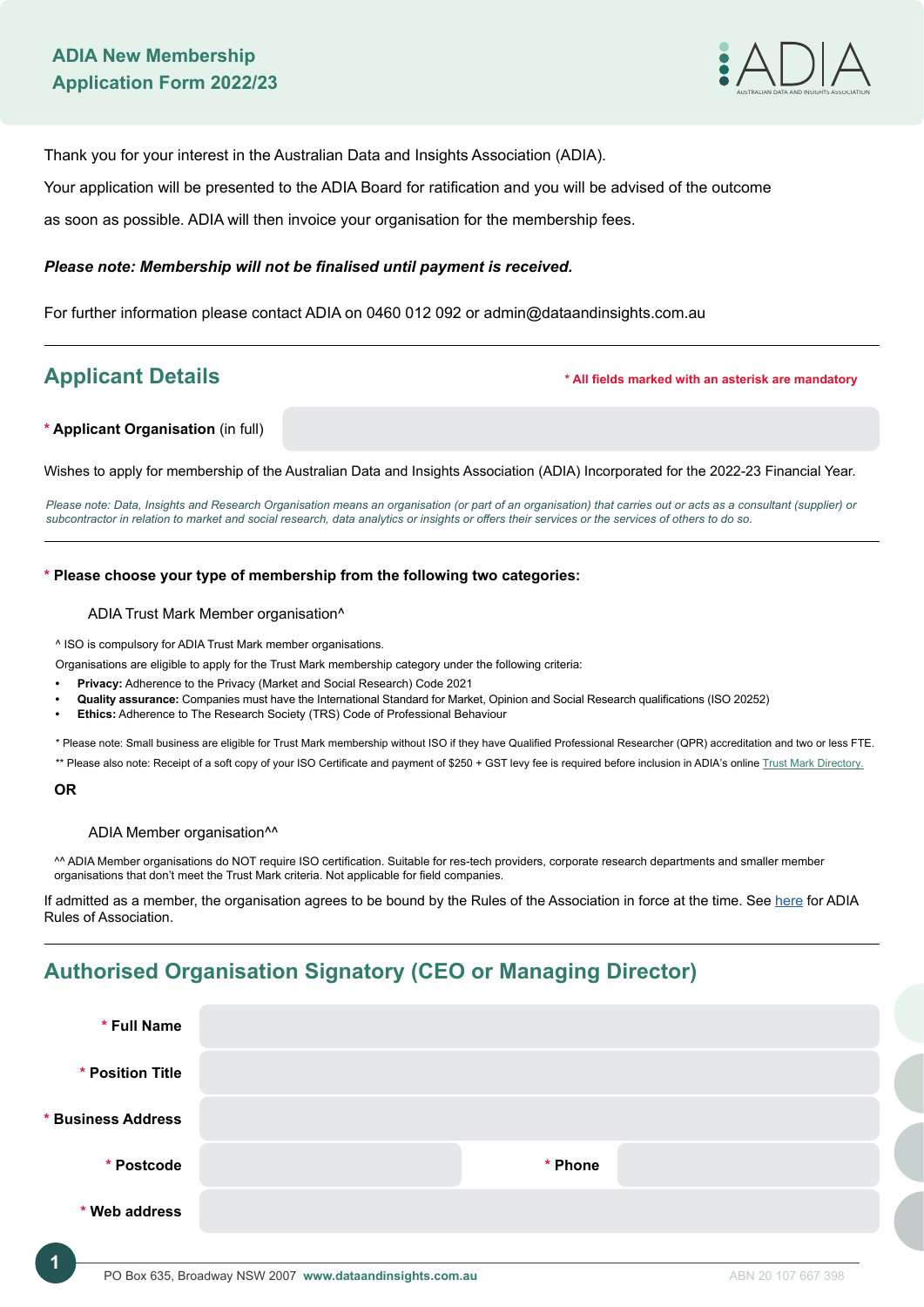

# **Membership Fee Schedule (2022-23)**

# **\* Select membership fee level by annual turnover**

| <b>Level</b>            | <b>Annual turnover</b>      | <b>ADIA Trust Mark Member^</b><br>(inc. GST) | <b>ADIA Member</b><br>(inc GST) |
|-------------------------|-----------------------------|----------------------------------------------|---------------------------------|
| 1                       | Less than \$499,999         | \$1,228.00                                   | \$945.00                        |
| $\overline{2}$          | \$500,000 - \$999,999       | \$1,775.00                                   | \$1,491.00                      |
| $\overline{\mathbf{3}}$ | \$1,000,000 - \$1,999,999   | \$3,318.00                                   | \$3,034.00                      |
| 4                       | \$2,000,000 - \$3,999,999   | \$4,144.00                                   | \$3,860.00                      |
| 5                       | \$4,000,000 - \$5,999,999   | \$6,655.00                                   | \$6,372.00                      |
| 6                       | \$6,000,000 - \$7,999,999   | \$8,391.00                                   | \$8,108.00                      |
| $\overline{7}$          | \$8,000,000 - \$11,999,999  | \$11,733.00                                  | \$11,449.00                     |
| 8                       | \$12,000,000 - \$19,999,999 | \$17,598.00                                  | \$17,314.00                     |
| $\overline{9}$          | \$20,000,000 - \$29,999,999 | \$18,792.00                                  | \$18,509.00                     |
| 10                      | $$30,000,000 +$             | \$19,985.00                                  | \$19,702.00                     |

*Annual turnover is defined as all external billings for market and social research, data analytics and insights services^^ (less GST) provided by the organisation (or part of an organisation) in Australia.* 

*Services are defined as: Research: which includes all forms of market, opinion and social research and data analytics is the systematic gathering (with consent) and interpretation of information about individuals and organisations. It uses the statistical and analytical methods and techniques of the applied social, behavioural and data sciences to generate insights and support decision-making by providers of goods and services, governments, non-profit organisations and the general public. Data analytics means the process of examining data sets to uncover hidden patterns, unknown correlations, trends, preferences and other useful information for research purposes.*

^Includes [Trust Mark Directory](https://dataandinsights.com.au/directory/) listing administration fee of \$250 + gst

# **\* Please tick**

I certify that the research, data analytics and insights related revenue for the organisation for the financial year ended 30 June 2022 (or nearest equivalent year) was in this range.

| Year business (or research, data and<br>insights division) was established |           |           | <b>Company ABN</b> |              |
|----------------------------------------------------------------------------|-----------|-----------|--------------------|--------------|
| * Number of employees<br>Write '0' if no employees in a category           | Full time | Part time | Casual             | <b>TOTAL</b> |

*Number of employees is defined as: Staff members employed to conduct the research, data and insights services relating the organisation's revenue as stated above.* 

**2**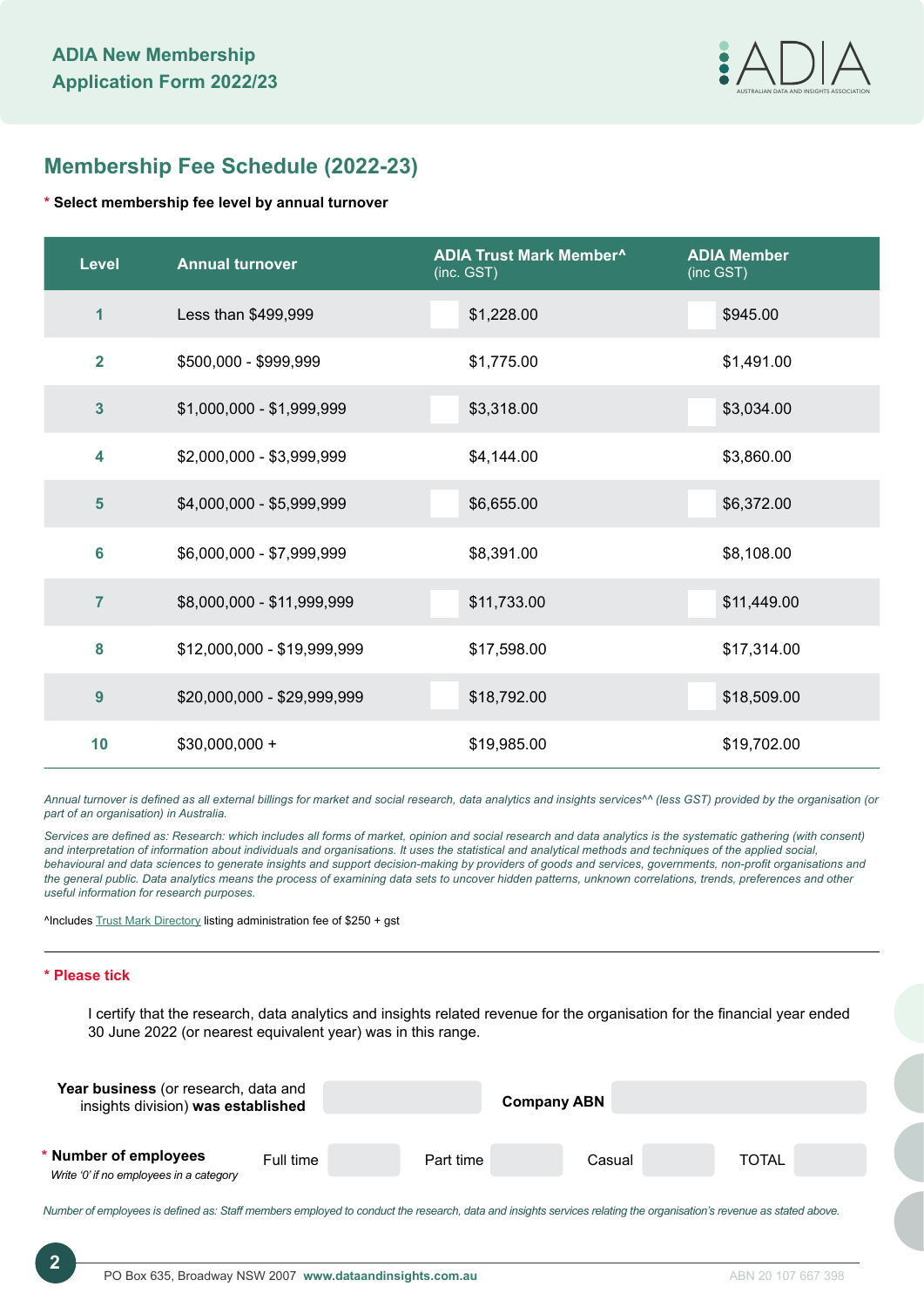

**Please tick ALL** *relevant* **boxes below** (questions marked with an asterisk**\*** are mandatory)

**\*** I undertake to ensure the organisation observes the [Privacy \(Market & Social Research\) Code 2021](https://dataandinsights.com.au/wp-content/uploads/2021/07/ADIA-The-Privacy-Market-and-Social-Research-Code-2021-Member-Version_FINAL.pdf). I have read the Code and the organisation is fully compliant.

**\*** I understand that any breaches of ADIA rules by the organisation, its representatives, suppliers or employees may result in the cancellation of ADIA membership and/or may cause ADIA to name my organisation as being in breach.

The organisation is currently certified to ISO 20252 Market, Opinion and Social Research Standard:

Yes No **Our ISO certifying agency is:**

**A copy of our current ISO 20252 certificate is attached** *(please attach your ISO 20252 Certificate when submitting this form).*

I agree to sub-contract any field or operations services in Australia *(where applicable)* from suppliers that are certified to ISO 20252 and abide by the Australian Privacy Principles.

**\***The organisation has a field team:

Yes No

**\***Does your organisation have ISO27001 certification?

Yes No In progress/planned

I agree that the organisation will comply with the 2017-2020 Industry Agreement between ADIA and UWU and any subsequent revisions. (NA for Clients/Divisions)

**\*** I undertake to ensure the organisation adopts all reasonable measures to ensure all representatives and employees comply with The Research Society (TRS) Code of Professional Behaviour.

A senior executive of the organisation is a member of The Research Society (TRS) – Optional for ADIA Organisation Membership. Compulsory for ADIA Trust Mark Organisation Membership .

| TRS member name:                                                                                     |  |  |
|------------------------------------------------------------------------------------------------------|--|--|
| The organisation currently has a researcher with TRS Qualified Professional Researcher (QPR) status. |  |  |
| Our QPR researcher is:                                                                               |  |  |

**3**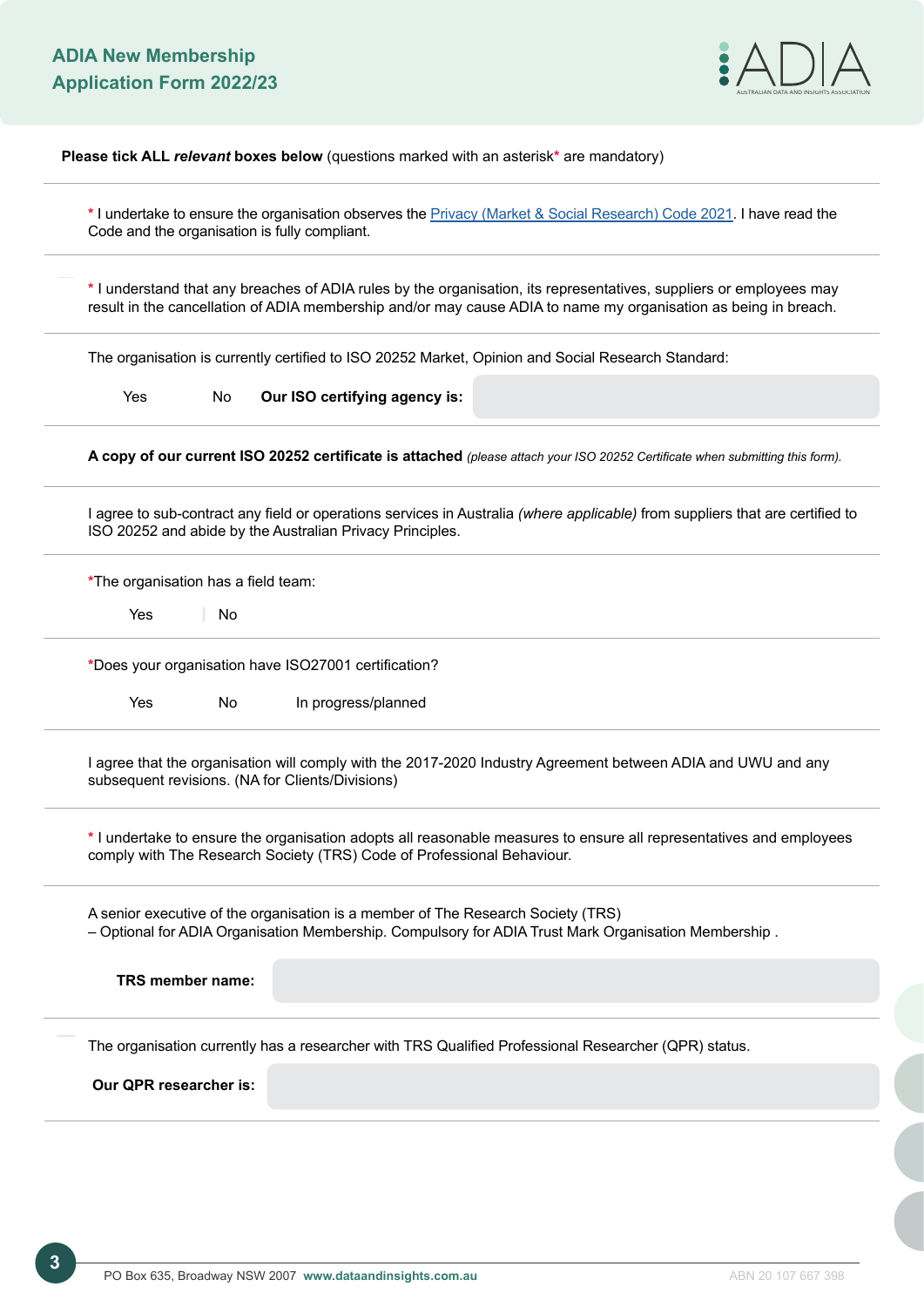

| <b>Contact Details</b>                | Please complete all details |                                                               |
|---------------------------------------|-----------------------------|---------------------------------------------------------------|
| * Authorised ADIA Contact Person      |                             | Mandatory - will receive all ADIA communications              |
| <b>Full Name</b>                      |                             |                                                               |
| <b>Title</b>                          |                             |                                                               |
| <b>Business Email</b>                 |                             |                                                               |
| <b>Phone</b>                          |                             |                                                               |
| * Organisation's Privacy Officer      |                             | Mandatory - will receive relevant ADIA communications         |
| <b>Full Name</b>                      |                             |                                                               |
| <b>Title</b>                          |                             |                                                               |
| <b>Business Email</b>                 |                             |                                                               |
| Phone                                 |                             |                                                               |
| <b>Organisation's Quality Officer</b> |                             | Optional - will receive relevant ADIA communications          |
| <b>Full Name</b>                      |                             |                                                               |
| <b>Title</b>                          |                             |                                                               |
| <b>Business Email</b>                 |                             |                                                               |
| <b>Phone</b>                          |                             |                                                               |
| <b>Finance / Accounts Manager</b>     |                             | Optional - will receive relevant ADIA communications          |
| <b>Full Name</b>                      |                             |                                                               |
| <b>Title</b>                          |                             |                                                               |
| <b>Business Email</b>                 |                             |                                                               |
| Phone                                 |                             |                                                               |
| <b>HR Manager or Other Contact</b>    |                             | Optional - will receive relevant ADIA communications          |
| <b>Full Name</b>                      |                             |                                                               |
| <b>Title</b>                          |                             |                                                               |
| <b>Business Email</b>                 |                             |                                                               |
| Phone                                 |                             |                                                               |
| TOTAL AMOUNT DUE \$                   |                             | ADIA will invoice your organisation upon receipt of this form |

**4**

ADIA WIII invoice your organisation upon re